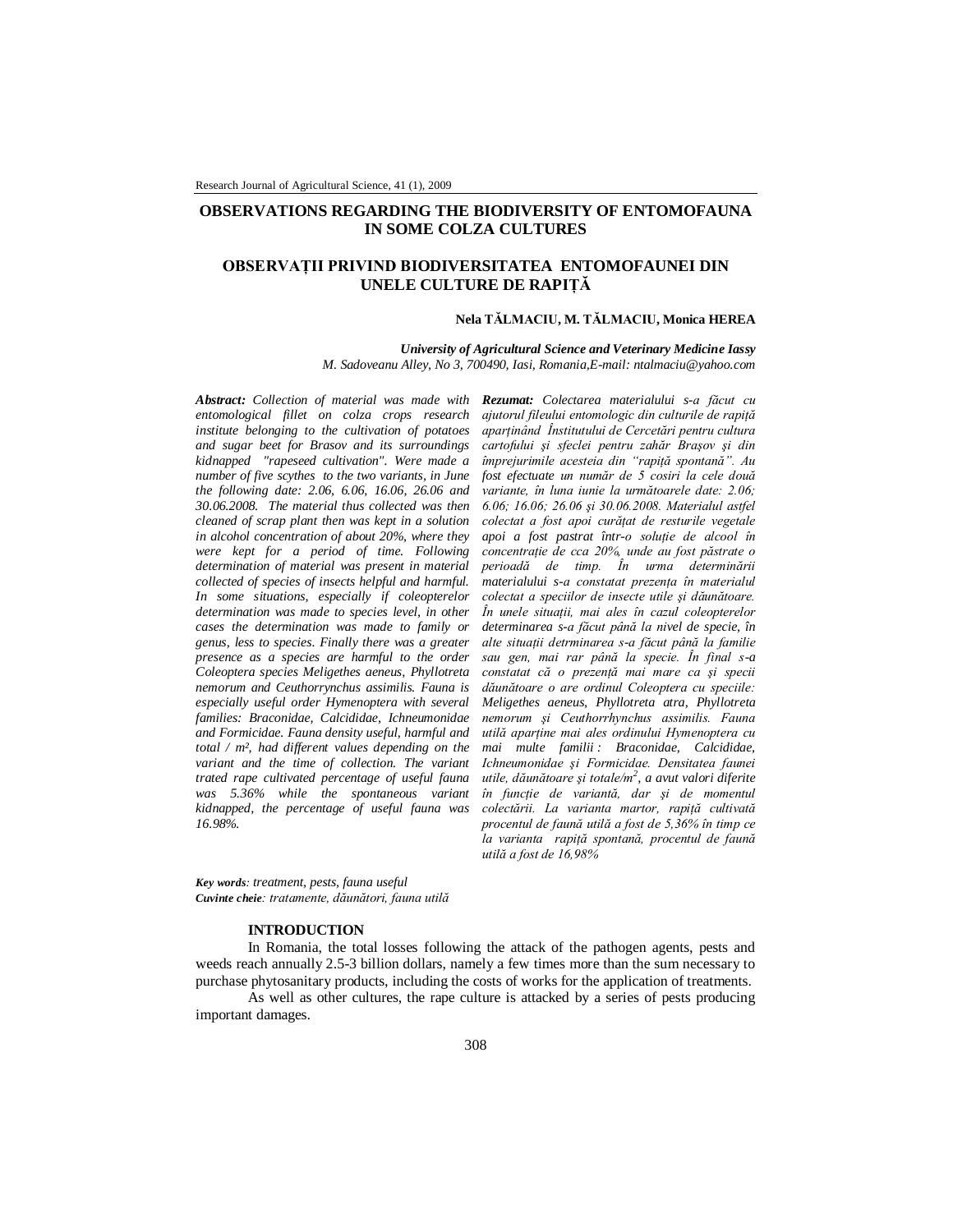The autumn rape culture occupies large surfaces, especially in the areas with lower temperatures where it replaces sunflower (Poland, Germany, England, the Scandinavian countries etc. (Arion, 1957; Balachowschi, Mesnil, 1935-1936, Knechtel, 1951; Manolache et al., 1946-1957, 1969). In our country, though having a long tradition and being cultivated since the first decades of the past century, this culture has registered in recent years a strong reversal so that at present the cultivated surfaces exceed sometimes 100,000 ha annually (BAICU, 1982, PANIN, 1951; BĂRBULESCU et al., 1993, 2002; BOGULEANU, 1980; HULEA et al. 1975; RĂDULESCU et al., 1973; SĂVULESCU et al., 1982; SIN, 2000; ŞANDRU, 1996). Following the progress achieved in the improvement process by obtaining breeds whose oil content reaches 40% and the protein reaches 40% in the defatted groats with a low content of erucic acid, the rape has turned from an industrial-fodder plant into an important food plant. Both for its multiple industrial uses and numerous economic advantages, the rape is considered a valuable culture, easy to cultivate and trade but with some protection problems, especially related to pests (MANOLACHE, BOGULEANU, 1978; PAULIAN, ILIESCU, 1973; PAULIAN et al., 1974; PERJU et al., 1976; POPOV, 2003).

## **MATERIAL AND METHODES**

The observations were made in 2008 on some rape cultures from Brasov area, at the Institute for research and development of potatoes and sugar beet, in two variants: spontaneous rape (untreated) and cultivated rape (treated).

The material was collected by means of the entomologic netting effectuating several "cuts", each time a sample being obtained from the insects collected on a surface of about 10  $m^2$ .

We effectuated five cuts on the following dates:  $1<sup>st</sup>$  cut, on 02.06.2008;  $2<sup>nd</sup>$  cut, on 06.06.2008;  $3^{\text{rd}}$  cut, on 16.06.2008;  $4^{\text{th}}$  cut, on 25.06.2008;  $5^{\text{th}}$  cut, on 03.07.2008.

The material collected in this way was cleaned from the vegetal remains, and then it was put in an alcohol solution with 20% concentration where it was left for a certain period of time.

Afterwards, the material was selected by orders, then by families and sometimes even by species. For the establishing of the material we used different catalogues for determining breeds (Reitter, Bobârnac and Stănoiu, etc) or other materials: Romanian Hymenoptera guide, entomophagous insects and their use in the integrated protection of agricultural ecosystems; entomophagous insects and their use in the integrated protection of horticultural ecosystems. The material determined in this manner constituted the topic of this paper.

### **RESULTS AND DISCUSSION**

In 2008, for the two variants (spontaneous rape and cultivated rape) the situation regarding the useful and damaging entomofauna collected is as follows:

## *a. for the 1st variant, spontaneous rape (untreated)*

As for the cut no. 1 (table 1), effectuated on 02.06.2008, the damaging fauna collected belongs to a single order, the Coleoptera order and two species: *Meligethes aeneus* F. and *Cantharius obscurus* L., with a number of eight exemplars whereas the useful fauna also belongs to a single order, the Hymenoptera order, Ichneumonidae family, with two exemplars. The percentage of useful fauna from the total fauna collected is 20%.

- density of damaging fauna/ $m<sup>2</sup>$  - 0.8 exemplars

- density of useful fauna  $/m^2$  – 0.2 exemplars

- density of useful and damaging fauna  $\overline{m^2} - 1.0$  exemplars

As for the cut no. 2 (table 1), effectuated on 6.06.2008, we totally collected 52 exemplars, the damaging fauna comprising a number of 52 exemplars belonging to 4 orders: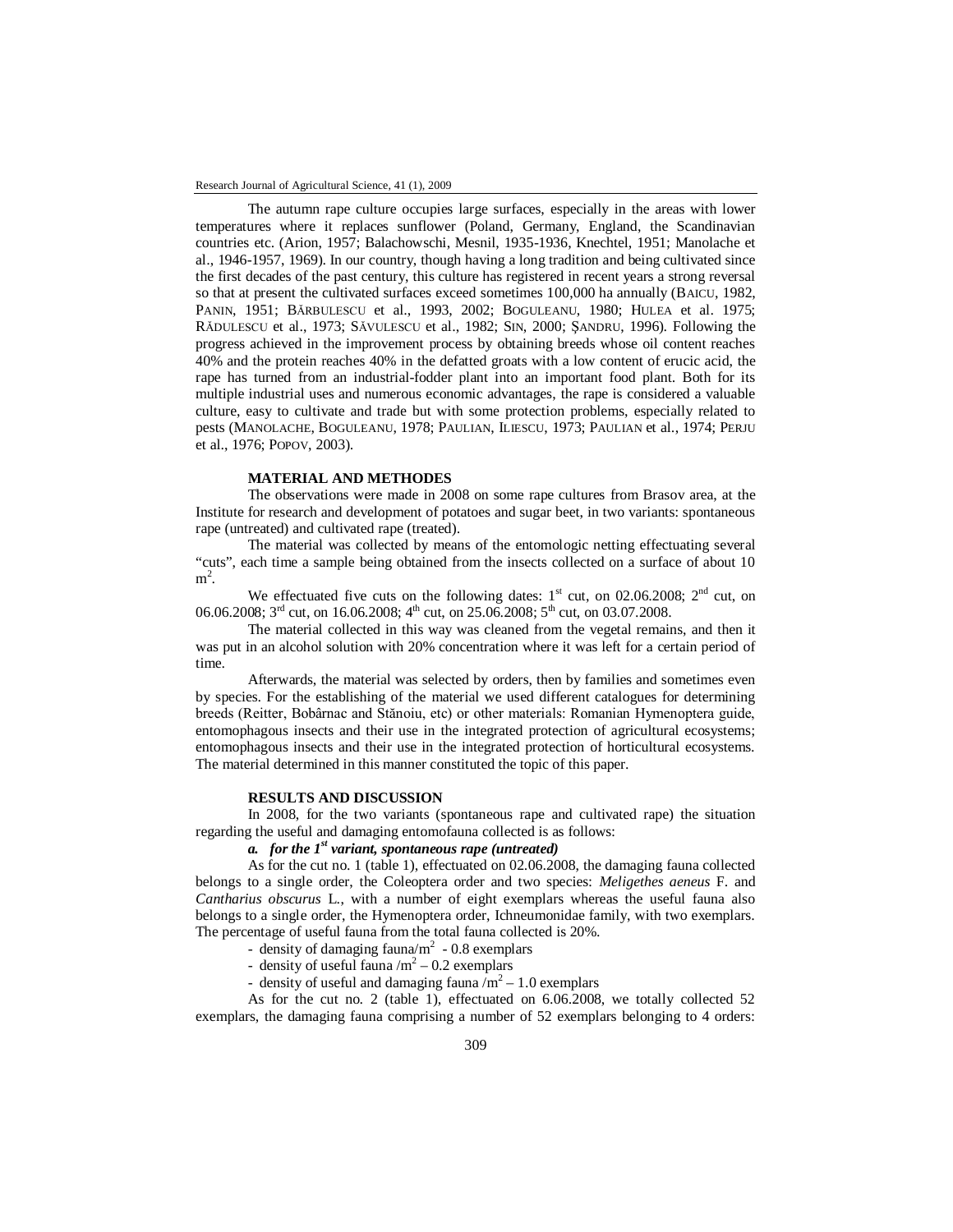*Coleoptera, Diptera, Lepidoptera* and *Homoptera*, and the useful fauna belongs to two orders: *Diptera* and *Hymenoptera*. For this collecting, the percentage of damaging fauna was 11.86%.

### *Table 1*

| Situation on the fauna collected from the "spontaneous rape" (untreated) cultures, at the Institute for |  |  |  |  |
|---------------------------------------------------------------------------------------------------------|--|--|--|--|
| research and development of potatoes and sugar beet of Brasov                                           |  |  |  |  |

| No.            | Fauna type | Systematic classification |                                              | No. of exemplars              | Total          |  |
|----------------|------------|---------------------------|----------------------------------------------|-------------------------------|----------------|--|
| crt.           |            | Order                     | Suborder/family/species                      |                               |                |  |
| 02.06.2008     |            |                           |                                              |                               |                |  |
| $\mathbf{1}$   |            |                           | 1. Meligethes aeneus F.                      | 7                             | 8              |  |
|                | Damaging   | Coleoptera                | 2. Cantharis obscurus L.                     | $\mathbf{1}$                  |                |  |
| 2              | Useful     | Hymenoptera               | 1.Ichneumonidae                              | 2                             | 2              |  |
|                |            |                           | % of useful fauna from total fauna           | 10                            | 20             |  |
| 06.06.2008     |            |                           |                                              |                               |                |  |
|                | Damaging   | Coleoptera                | 1. Meligethes aeneus F.                      | 30                            | 52             |  |
|                |            |                           | 2.Phyllotreta atra F.                        | $\mathbf{1}$                  |                |  |
|                |            |                           | 3.Eusomus ovulum Germ.                       | $\mathbf{1}$                  |                |  |
|                |            | Diptera                   | 1.Agromyzidae                                | 8                             |                |  |
| $\mathbf{1}$   |            |                           | 2.Anthomyidae                                | $\overline{4}$                |                |  |
|                |            |                           |                                              | 3.Chloropidae                 | $\overline{c}$ |  |
|                |            | Lepidoptera               | 1.Tortricidae                                | 3                             |                |  |
|                |            | Homoptera                 | 1.Cicadelidae                                | $\overline{2}$                |                |  |
|                |            |                           | 2. Cimiidae                                  | $\mathbf{1}$                  |                |  |
| $\overline{c}$ |            | Diptera                   | 1.Asilidae                                   | 5                             |                |  |
|                | Useful     | Hymenoptera               | 1. Ichneumonidae                             | 2                             | $\overline{7}$ |  |
|                |            |                           | % of useful fauna from total fauna           | 59                            | 11.86          |  |
| 16.06.2008     |            |                           |                                              |                               |                |  |
|                |            | Diptera                   | 1.Chloropidae                                | 6                             |                |  |
|                |            |                           | 2.Agronyzidae                                | 5                             | 16             |  |
| $\mathbf{1}$   | Damaging   |                           | 3.Anthomyidae                                | $\overline{c}$                |                |  |
|                |            | Coleoptera                | 1.Oxythyrea funesta Poda                     | $\overline{2}$                |                |  |
|                |            |                           | 2. Ceuthorrhynchus asimilis Payk.            | $\mathbf{1}$                  |                |  |
| 2              | Useful     | Diptera                   | 1.Tachynidae                                 | 5                             | 5              |  |
|                |            |                           | % of useful fauna from total fauna           | 21                            | 23.81          |  |
|                |            |                           |                                              |                               |                |  |
|                | 25.06.2008 |                           | 1. Phyllotreta nemorum L.                    | 15                            |                |  |
|                |            | Coleoptera                | 2. Meligethes aeneus F.                      |                               |                |  |
|                |            |                           | 1. Acridiidae                                | 14<br>$\overline{\mathbf{3}}$ |                |  |
|                |            | Orthoptera                |                                              | $\overline{c}$                |                |  |
| $\mathbf{1}$   | Damaging   |                           | 2.Canthaidae                                 |                               | 45             |  |
|                |            | Diptera                   | 1.Agromyzidae                                | $\overline{2}$                |                |  |
|                |            |                           | 2.Chloropidae                                | 3                             |                |  |
|                |            | Homoptera                 | 1.Cicadelidae                                | 3                             |                |  |
|                |            | Heteroptera               | 1.Mihidae                                    | 3                             |                |  |
|                | Useful     | Diptera                   | 1.Asilidae                                   | 3                             |                |  |
| 2              |            |                           | 2.Tachynidae                                 | $\overline{c}$                | 9              |  |
|                |            | Hymenoptera               | 1. Ichneumonidae                             | 4                             |                |  |
|                |            |                           | % of useful fauna from total fauna collected | 54                            | 16.17          |  |
| 03.07.2008     |            |                           |                                              |                               |                |  |
| 1              | Damaging   | Coleoptera                | 1.Phyllotreta nemorum L.                     | 5                             | 11             |  |
|                |            |                           | 2.Phyllotreta atra F.                        | $\overline{4}$                |                |  |
|                |            | Homoptera                 | 1.Cicadelidae                                | 1                             |                |  |
|                |            |                           | 2.Cimiidae                                   | 1                             |                |  |
| 2              | Useful     | Homoptera                 | 1.Ichneumonidae                              | 2                             |                |  |
|                |            |                           | 2.Braconidae                                 | $\mathbf{1}$                  | 4              |  |
|                |            | Diptera                   | 1.Asilidae                                   | $\overline{1}$                |                |  |
|                |            |                           | % of useful fauna from total fauna           | 15                            | 26.67          |  |

- density of damaging fauna/ $m<sup>2</sup>$  - 5.2 exemplars

- density of useful fauna/ $m^2$  – 0.7 exemplars

- density of useful and damaging fauna/ $m^2$  – 5.9 exemplars

As for cut no. 3 (table 1), effectuated on 16.06.2008, the collected fauna comprises a number of 21 exemplars. The damaging fauna belongs to two orders: *Diptera* and *Coleoptera,* whereas the useful fauna belongs to a single order, *Diptera*. The percentage of useful fauna from the total fauna collected is 23.81%.

- density of damaging fauna/ $m<sup>2</sup>$  1.6 exemplars
- density of useful fauna  $/m^2$  0.5 exemplars
- density of useful and damaging fauna  $\overline{m}^2 2.1$  exemplars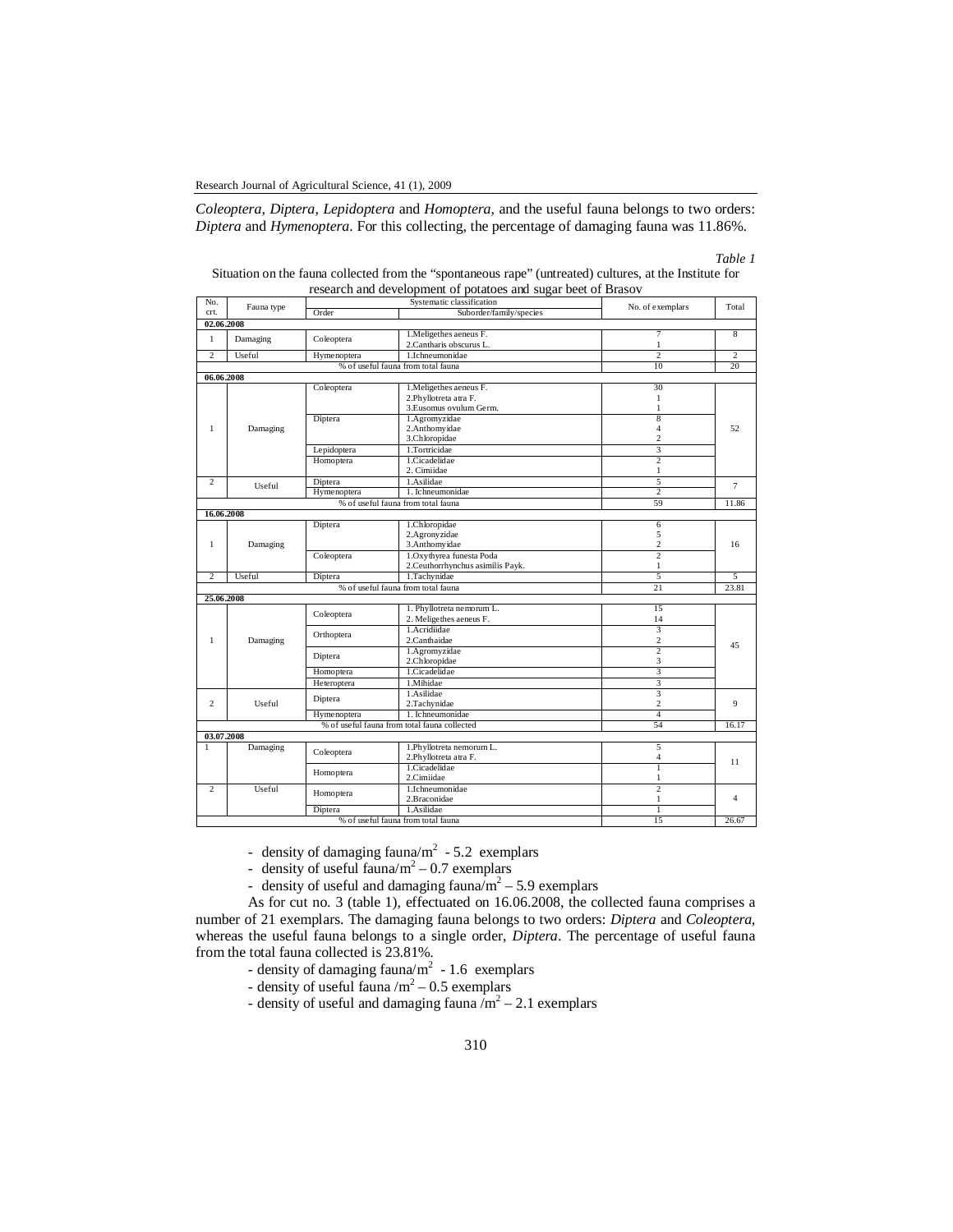As for cut no. 4 (table 1), effectuated on 25.06.2008 we collected in total 54 exemplars of insects, the damaging fauna belonging to 5 orders: *Coleoptera, Orthoptera, Diptera, Homoptera* and *Heteroptera*, whereas the useful fauna belongs to two orders: *Diptera* and *Hymenoptera*. The percentage of useful entomofauna from the total entomofauna collected was 16.17%.

- density of damaging fauna  $/m<sup>2</sup>$  - 4.5 exemplars

- density of useful fauna  $/m^2$  – 0.9 exemplars

- density of useful and damaging fauna  $\overline{m^2}$  – 5.4 exemplars

As for cut no. 5 (table 1), effectuated on 03.07.2008, we collected 15 insect exemplars. The damaging fauna belongs to two orders, *Coleoptera* and *Homoptera*. The useful fauna also belongs to two orders, *Hymenoptera* and *Diptera*. The percentage of useful fauna from the total fauna collected was 26.67%.

- density of damaging fauna  $/m<sup>2</sup>$  - 1.1 exemplars

- density of useful fauna  $/m^2$  – 0.4 exemplars

- density of useful and damaging fauna  $\overline{m}^2 - 1.5$  exemplars

For each of the 5 "cuts" we also calculated density/ $m^2$  for damaging fauna, useful fauna and damaging and useful entomofauna. So, we may notice that the damaging fauna had values ranging between 0.8 exemplars at first cut and 5.2 exemplars at the second cut.

The useful fauna registered values between 0.2 exemplars at first cut and 0.9 exemplars.

### *b. for the variant cultivated rape (treated), the situation is as follows:*

As for the  $1<sup>st</sup>$  cut (table 2) we collected 30 insect exemplars, the damaging fauna comprising 28 exemplars belonging to two orders: *Diptera* and *Coleoptera*, whereas the useful fauna comprises two exemplars and belongs to a single order, *Hymenoptera* order. The percentage of useful fauna from the total fauna collected is 0.6.

- density of damaging fauna /m<sup>2</sup> - 2.8 exemplars

- density of useful fauna  $/m^2$  – 0.2 exemplars

- density of useful and damaging fauna  $\overline{m^2}$  – 3.0 exemplars

As for the  $2<sup>nd</sup>$  cut (table 2), we collected 6 insect exemplars, all belonging to the damaging fauna from two insect orders: *Diptera* and *Coleoptera*.

- density of damaging fauna  $/m^2$  - 6 exemplars

As for the  $3<sup>rd</sup>$  cut (table 2), we collected 4 insect exemplars, all belonging to the damaging fauna from three insect orders: *Diptera, Coleoptera* and *Homoptera*.

- density of damaging fauna  $/m^2$  - 4 exemplars

As for the  $4<sup>th</sup>$  cut (Table 2) we collected 13 insect exemplars, a number of 12 exemplars belonging to the damaging fauna from the *Coleoptera* order and an exemplar belonging to the useful fauna from the *Diptera* order. The percentage of useful fauna from the total fauna collected is 7.69.

- density of damaging fauna  $/m<sup>2</sup>$  - 1.2 exemplars

- density of useful fauna  $/m<sup>2</sup>$  - 0.1 exemplars

- density of useful and damaging fauna  $\sqrt{m^2}$  – 1.3 exemplars

As for the  $5<sup>th</sup>$  cut (table 2), we collected 6 insect exemplars, all belonging to the damaging fauna from two orders: *Coleoptera* and *Hymenoptera*.

- density of damaging fauna  $/m<sup>2</sup>$  - 6 exemplars

As for the density of damaging fauna, useful fauna and total fauna, at the 5 cuts of the variant "cultivated rape" (treated), the situation is as follows:

- the damaging fauna had values between 0.4 exemplars at "cut" no. 4 and 2,8 exemplars at cut no. 1.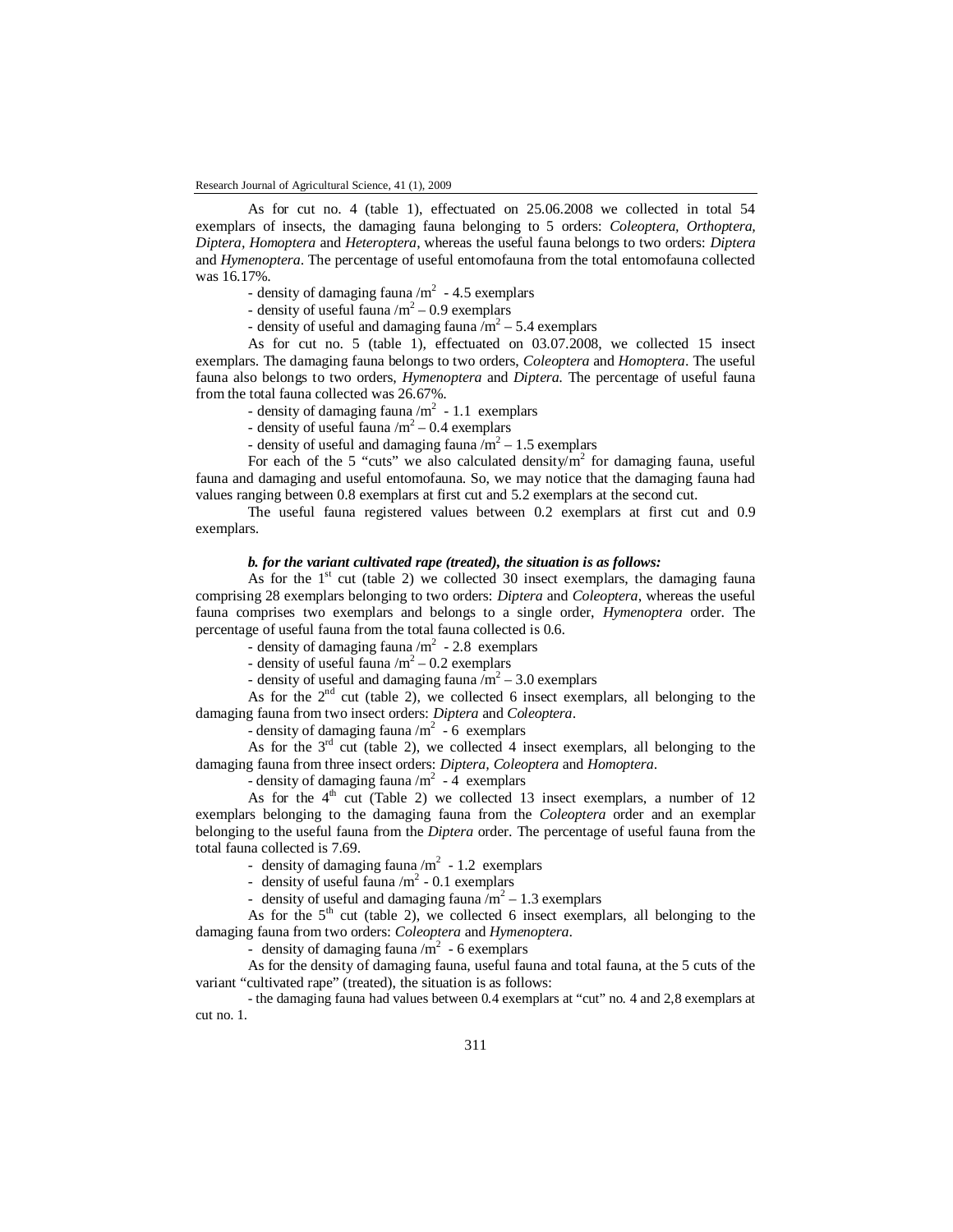- the useful fauna had the highest density value per surface unit  $(m<sup>2</sup>)$  of 0.2 exemplars at  $, cut"$  no. 1.

- the total fauna collected, as compared to the surface unit  $(m^2)$ , registered values between 0.4 exemplars at cut from 16.06.2008 and 3 exemplars at cut from 2.06.2008.

## *Table 2*

| Situation on the fauna collected from the "cultivated rape" (treated) cultures, at the Institute for research |  |  |  |  |  |  |
|---------------------------------------------------------------------------------------------------------------|--|--|--|--|--|--|
| and development of potatoes and sugar beet of Brasov                                                          |  |  |  |  |  |  |

| No             | Fauna type    | Systematic classification |                                                                             | No. of exemplars                                   | Total                   |
|----------------|---------------|---------------------------|-----------------------------------------------------------------------------|----------------------------------------------------|-------------------------|
| crt.           |               | Order                     | Suborder/family/species                                                     |                                                    |                         |
|                | 02.06.2008    |                           |                                                                             |                                                    |                         |
| 1              | Damaging      | Diptera                   | 1. Agromyzidae<br>2. Chloropidae<br>3.Anthomyidae                           | 10<br>8<br>6                                       | 28                      |
|                |               | Coleoptera                | 1. Meligethes aeneus F.                                                     | $\overline{4}$                                     |                         |
| $\overline{c}$ | Useful        | Hymenoptera               | 1.Aphidiidae<br>2.Formicidae                                                | 1<br>1                                             | $\overline{c}$          |
|                |               |                           | % of useful fauna from total fauna                                          | 30                                                 | 0.6                     |
|                | 06.06.2008    |                           |                                                                             |                                                    |                         |
| 1              | Damaging      | Diptera                   | 1.Chloropidae<br>2.Agromyzidae                                              | 3<br>$\overline{c}$                                | 6                       |
|                |               | Coleoptera                | 1. Meligethes aeneus F.                                                     | 1                                                  |                         |
| 2              | Useful        |                           | $\overline{a}$                                                              | $\overline{a}$                                     |                         |
|                |               |                           | % of useful fauna from total fauna collected                                |                                                    |                         |
|                | 16.06.2008    |                           |                                                                             |                                                    |                         |
| $\mathbf{1}$   | Damaging      | Diptera                   | 1. Agromyzidae                                                              | $\overline{c}$                                     |                         |
|                |               | Coleoptera                | 1. Ceuthorrynchus sulcicolis Payk                                           | 1                                                  | $\overline{\mathbf{A}}$ |
|                |               | Hymenoptera               | 1.Aphidiidae                                                                | 1                                                  |                         |
| $\overline{2}$ | Useful        |                           |                                                                             | ٠                                                  | ٠                       |
|                |               |                           | % of useful fauna from total fauna collected                                | ٠                                                  |                         |
|                | 25.06.2008    |                           |                                                                             |                                                    |                         |
| 1              | Damaging      | Coleoptera                | 1. Meligethes aeneus F.<br>2.Phyllotreta atra F.<br>3. Sitona hispidulus F. | 8<br>2<br>$\overline{c}$                           | 12                      |
| $\overline{c}$ | <b>Useful</b> | Diptera                   | 1.Asilida                                                                   | 1                                                  | $\mathbf{1}$            |
|                |               |                           | % of useful fauna from total fauna collected                                | 13                                                 | 7.69                    |
|                | 03.07.2008    |                           |                                                                             |                                                    |                         |
| $\mathbf{1}$   | Damaging      | Coleoptera<br>Hymenoptera | 1.Chrysomelidae<br>2.Cerambycidae<br>1.Eurytomidae                          | $\overline{c}$<br>$\overline{c}$<br>$\overline{2}$ | 6                       |
| $\overline{c}$ | Useful        |                           |                                                                             | ٠                                                  |                         |
|                |               |                           | % of useful fauna from total fauna collected                                | ٠                                                  | ٠                       |
|                |               |                           |                                                                             |                                                    |                         |

Referring to the entomofauna collected for the two variants, "spontaneous rape" (untreated), table 11 and cultivated rape (treated), table 12, in the period of observations, the situation is the following:

- *for the spontaneous rape* (untreated), in the period of observations, we collected at the 5 cuts 132 exemplars of damaging insects and 27 exemplars of useful insects. The percentage of useful fauna from the total fauna collected was 16.98. The density of damaging fauna / $m^2$  was 13.2 exemplars, of useful fauna was 2.7 exemplars and of useful and damaging fauna was 15.9 exemplars.

- density of damaging fauna  $/m<sup>2</sup>$  13.2 exemplars
- density of useful fauna  $/m<sup>2</sup>$  -2.7 exemplars
- density of useful and damaging fauna  $\overline{m}^2 15.9$  exemplars

- *for the cultivated rape* (treated), we collected 56 insect exemplars belonging to the damaging fauna and only 3 exemplars belonging to the useful entomofauna. The percentage of useful fauna from the total fauna collected was only 5.36%.

- density of damaging fauna  $/m^2$  5.6 exemplars
- density of useful fauna  $/m<sup>2</sup>$  -0.3 exemplars
- density of useful and damaging fauna  $/m^2$  5.9 exemplars